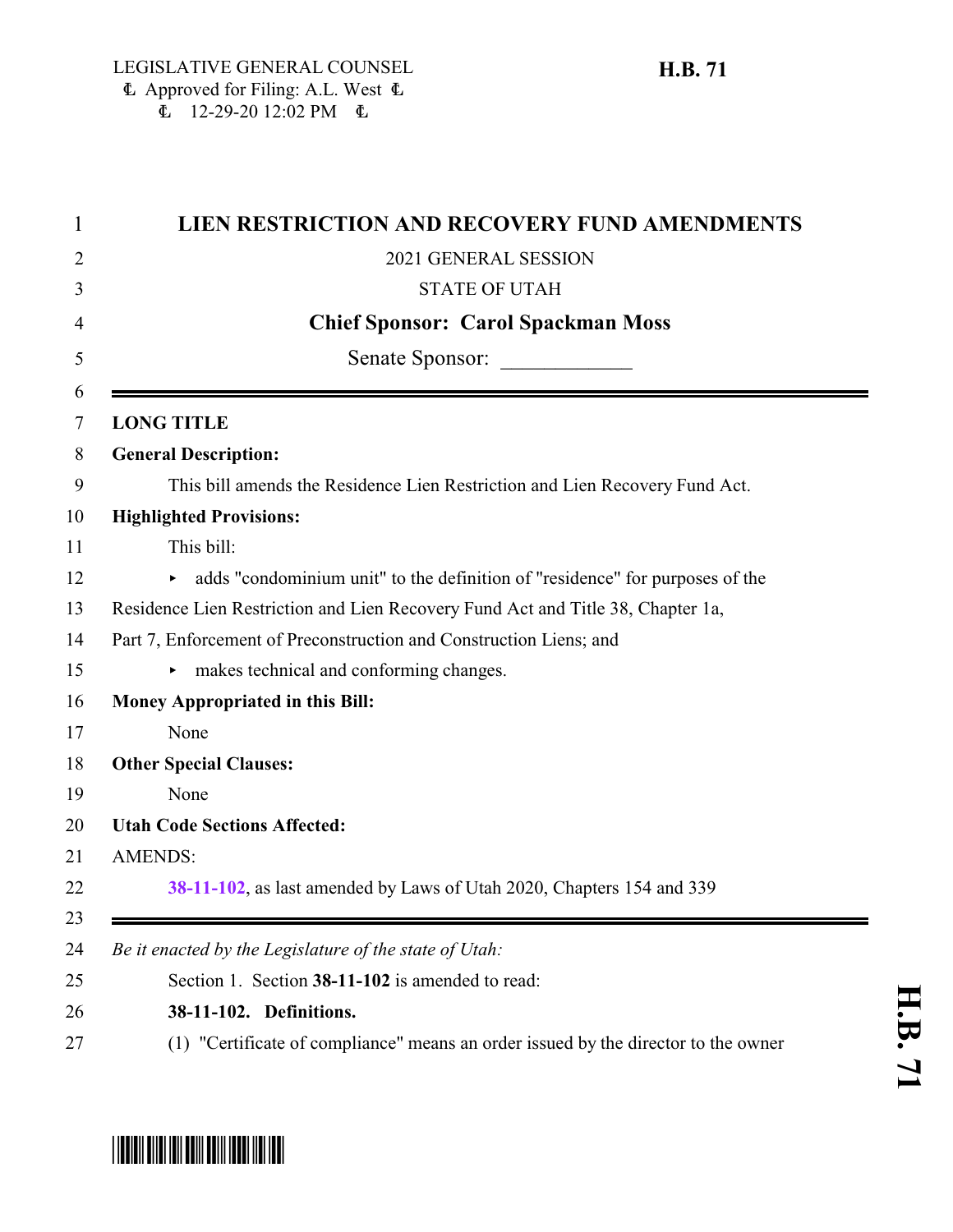| 28 | finding that the owner is in compliance with the requirements of Subsections $38-11-204(4)(a)$ |
|----|------------------------------------------------------------------------------------------------|
| 29 | and $(4)(b)$ and is entitled to protection under Section $38-11-107$ .                         |
| 30 | (2) "Construction on an owner-occupied residence" means designing, engineering,                |
| 31 | constructing, altering, remodeling, improving, repairing, or maintaining a new or existing     |
| 32 | residence.                                                                                     |
| 33 | (3) "Department" means the Department of Commerce.                                             |
| 34 | (4) "Director" means the director of the Division of Occupational and Professional             |
| 35 | Licensing or the director's designee.                                                          |
| 36 | (5) "Division" means the Division of Occupational and Professional Licensing.                  |
| 37 | (6) "Duplex" means a single building having two separate living units.                         |
| 38 | (7) "Encumbered fund balance" means the aggregate amount of outstanding claims                 |
| 39 | against the fund. The remainder of the money in the fund is unencumbered funds.                |
| 40 | (8) "Executive director" means the executive director of the Department of Commerce.           |
| 41 | (9) "Factory built housing" means the same as that term is $[\pi s]$ defined in Section        |
| 42 | $15A-1-302$ .                                                                                  |
| 43 | (10) "Factory built housing retailer" means a person that sells factory built housing to       |
| 44 | consumers.                                                                                     |
| 45 | (11) "Fund" means the Residence Lien Recovery Fund established under Section                   |
| 46 | $38-11-201$ .                                                                                  |
| 47 | (12) "Laborer" means a person who provides services at the site of the construction on         |
| 48 | an owner-occupied residence as an employee of an original contractor or other qualified        |
| 49 | beneficiary performing qualified services on the residence.                                    |
| 50 | (13) "Licensee" means any holder of a license issued under:                                    |
| 51 | (a) Title 58, Chapter 3a, Architects Licensing Act;                                            |
| 52 | (b) Title 58, Chapter 22, Professional Engineers and Professional Land Surveyors               |
| 53 | Licensing Act;                                                                                 |
| 54 | (c) Title 58, Chapter 53, Landscape Architects Licensing Act; [and] or                         |
| 55 | Title 58, Chapter 55, Utah Construction Trades Licensing Act.<br>(d)                           |
| 56 | (14) "Nonpaying party" means the original contractor, subcontractor, or real estate            |
| 57 | developer who has failed to pay the qualified beneficiary making a claim against the fund.     |
| 58 | (15) "Original contractor" means a person who contracts with the owner of real                 |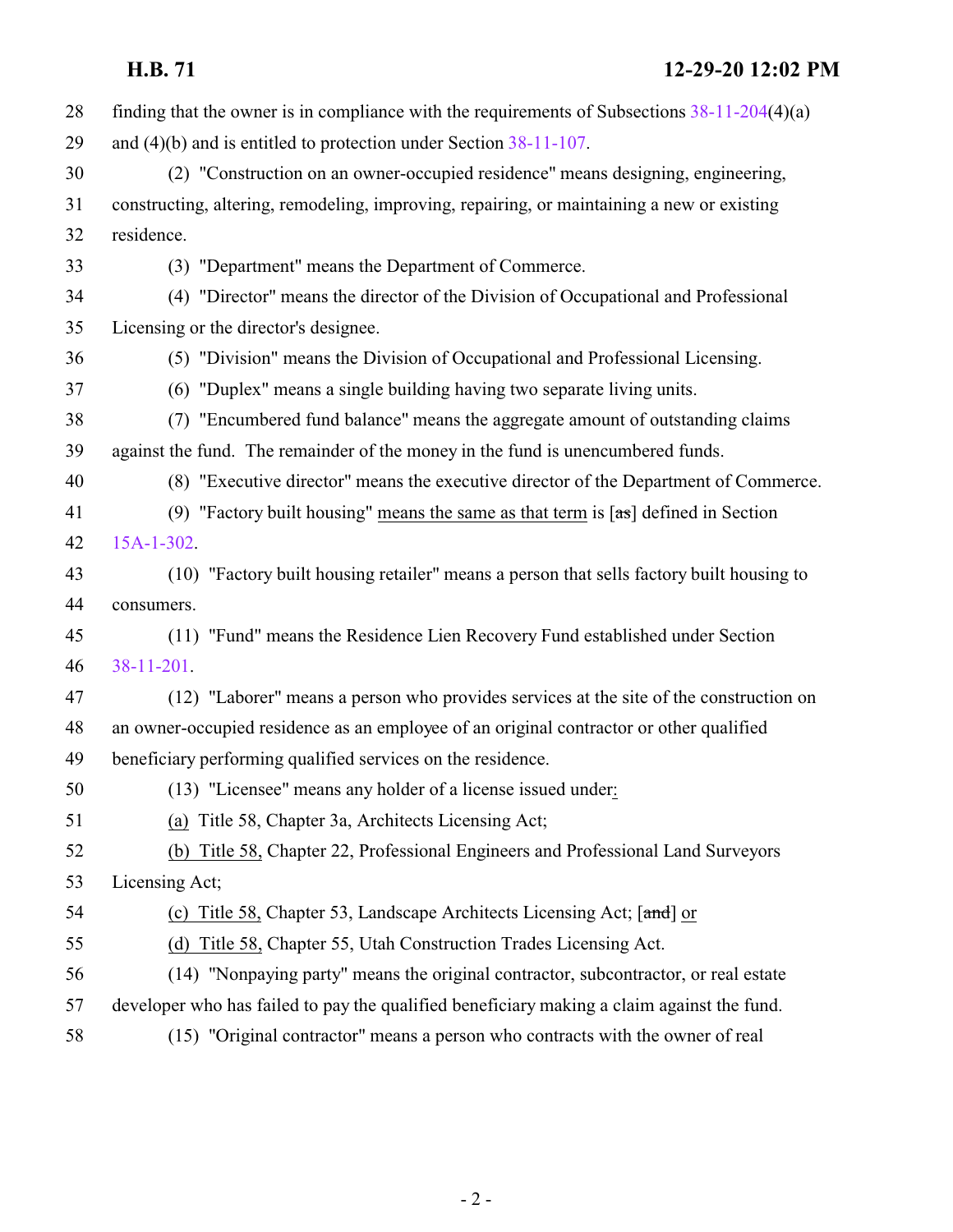**12-29-20 12:02 PM H.B. 71** property or the owner's agent to provide services, labor, or material for the construction of an owner-occupied residence. (16) "Owner" means a person who: (a) contracts with a person who is licensed as a contractor or is exempt from licensure under Title 58, Chapter 55, Utah Construction Trades Licensing Act, for the construction on an owner-occupied residence upon real property that the person: (i) owns; or (ii) purchases after the person enters into a contract described in this Subsection (16)(a) and before completion of the owner-occupied residence; (b) contracts with a real estate developer to buy a residence upon completion of the construction on the owner-occupied residence; or (c) purchases a residence from a real estate developer after completion of the construction on the owner-occupied residence. (17) "Owner-occupied residence" means a residence that is, or after completion of the construction on the residence will be, occupied by the owner or the owner's tenant or lessee as a primary or secondary residence within 180 days after the day on which the construction on the residence is complete. (18) "Qualified beneficiary" means a person who: (a) provides qualified services; (b) pays necessary fees required under this chapter; and (c) registers with the division: 80 (i) as a licensed contractor under Subsection  $38-11-301(1)$  or (2), if that person seeks recovery from the fund as a licensed contractor; or (ii) as a person providing qualified services other than as a licensed contractor under Subsection [38-11-301](http://le.utah.gov/UtahCode/SectionLookup.jsp?section=38-11-301&session=2021GS)(3) if the person seeks recovery from the fund in a capacity other than as a licensed contractor. (19) (a) "Qualified services" means the following performed in construction on an owner-occupied residence: (i) contractor services provided by a contractor licensed or exempt from licensure under Title 58, Chapter 55, Utah Construction Trades Licensing Act; (ii) architectural services provided by an architect licensed under Title 58, Chapter 3a,